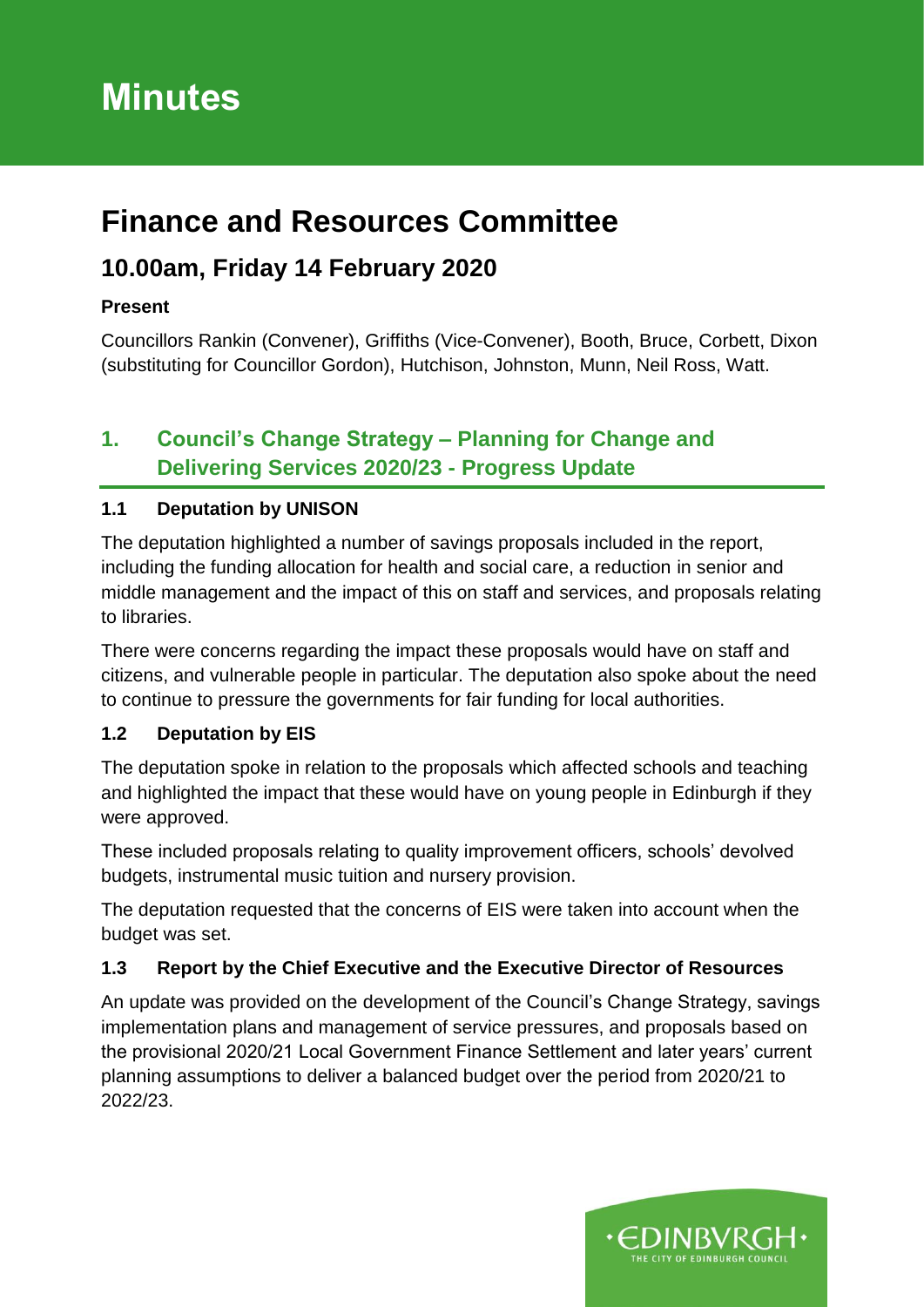## **Decision**

- 1) To note the progress updates on the development of the Council's Change Strategy, savings implementation plans and management of service pressures.
- 2) To note the proposals, based on the provisional 2020/21 Local Government Finance Settlement and later years' current planning assumptions, to deliver a balanced budget over the three-year period from 2020/21 to 2022/23.
- 3) To note the draft funding offer assumed for the Edinburgh Integration Joint Board.
- 4) To note the update on the Council's carbon budgeting pilot.
- 5) To note that a further update would be reported to members of the Committee once the final outcome of the Local Government Finance Settlement, including any associated impacts of the 2020/21 UK Budget, was known.
- 6) To agree to refer the report to Council as part of setting the revenue budget on 20 February 2020.

(Reference – report by the Chief Executive and the Executive Director of Resources, submitted.)

#### **Declarations of interest**

Councillors Bruce and Dixon declared non-financial interests in the above item as Directors of the Board of Edinburgh Leisure.

## **2. Council Change Strategy 2020/23: Risks and Reserves**

Information was provided on the risks inherent in the revenue and capital budget framework and the range of measures and provisions established to mitigate these. The report also set out the level of reserves held and the purpose for which they were maintained, including consideration of the adequacy of balances held to mitigate against known risks.

#### **Decision**

- 1) To note the report.
- 2) To refer the report to The City of Edinburgh Council for approval on 20 February 2020 as part of the budget-setting process.

(Reference – report by the Executive Director of Resources, submitted.)

## **3. Capital Budget Strategy 2020-2030**

A report detailed the priorities for Council capital investment over the medium to longterm and setting out a plan on how they could be funded. These included proposed additional funding for the Wave 4 schools programme, additional infrastructure required due to population growth and demography as well as increased investment in the Council's existing estate.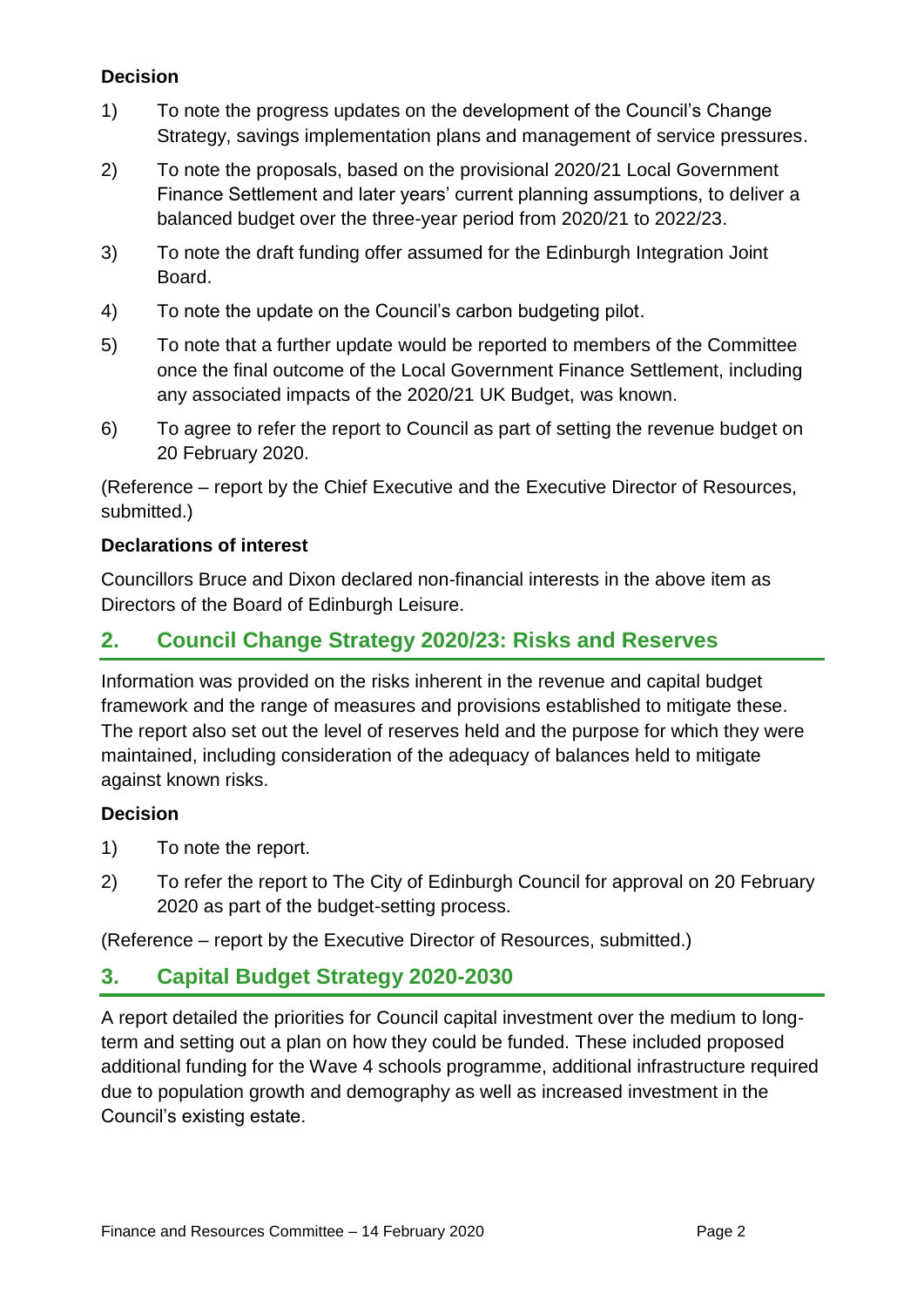## **Decision**

- 1) To note the content of the report and refer it to the Council's budget meeting on 20 February 2020.
- 2) To note the announcement of the provisional Local Government Finance Settlement on 6 February 2020 had been reflected in Appendices 1 to 3 to the report.
- 3) To note that delivery of funded capital expenditure priorities was dependent on the achievement of a balanced medium-term revenue budget.
- 4) To note the Council was governed by the Local Government in Scotland Act 2003 including the requirement to have regard to the Prudential Code and that capital plans were affordable, prudent and sustainable.
- 5) To note the prudential borrowing requirement of up to £12.600m for Fleet Replacement vehicles.
- 6) To note that budgets for lending to Edinburgh Living from 2020-21 onwards were based on the pipeline of development and would be subject to annual approval from Finance and Resources Committee and Council.
- 7) To note the proposed use of contingency funding for Meadowbank and Boroughmuir High School extension, subject to approval by Council.

(Reference – report by the Executive Director of Resources, submitted.)

## **4. Housing Revenue Account (HRA) Budget Strategy (2020-2030)**

Details of the Housing Revenue Account (HRA) budget for 2020/21 were provided, following consultation with tenants.

The report set out an ambitious strategy to deliver investment and improve Council homes to deliver Council commitments on affordable housing and net zero carbon by 2030.

### **Decision**

- 1) To refer the 2020/21 budget, draft five-year capital investment programme, and the rent levels for 2020/21 set out in Appendices 2, 3 and 4 to the report to the Council budget meeting for approval.
- 2) To note the outcome of the annual budget consultation.
- 3) To note the proposed £2.5 billion ten-year investment programme to deliver Council commitments, including 10,000 new affordable homes.
- 4) To note that the cost of achieving net zero carbon in Council housing by 2030 had been built into the business plan.
- 5) To note the risks to the delivery of the HRA budget strategy set out at paragraph 4.31 of the report and the mitigating actions.

(Reference – report by the Executive Director of Place, submitted.)